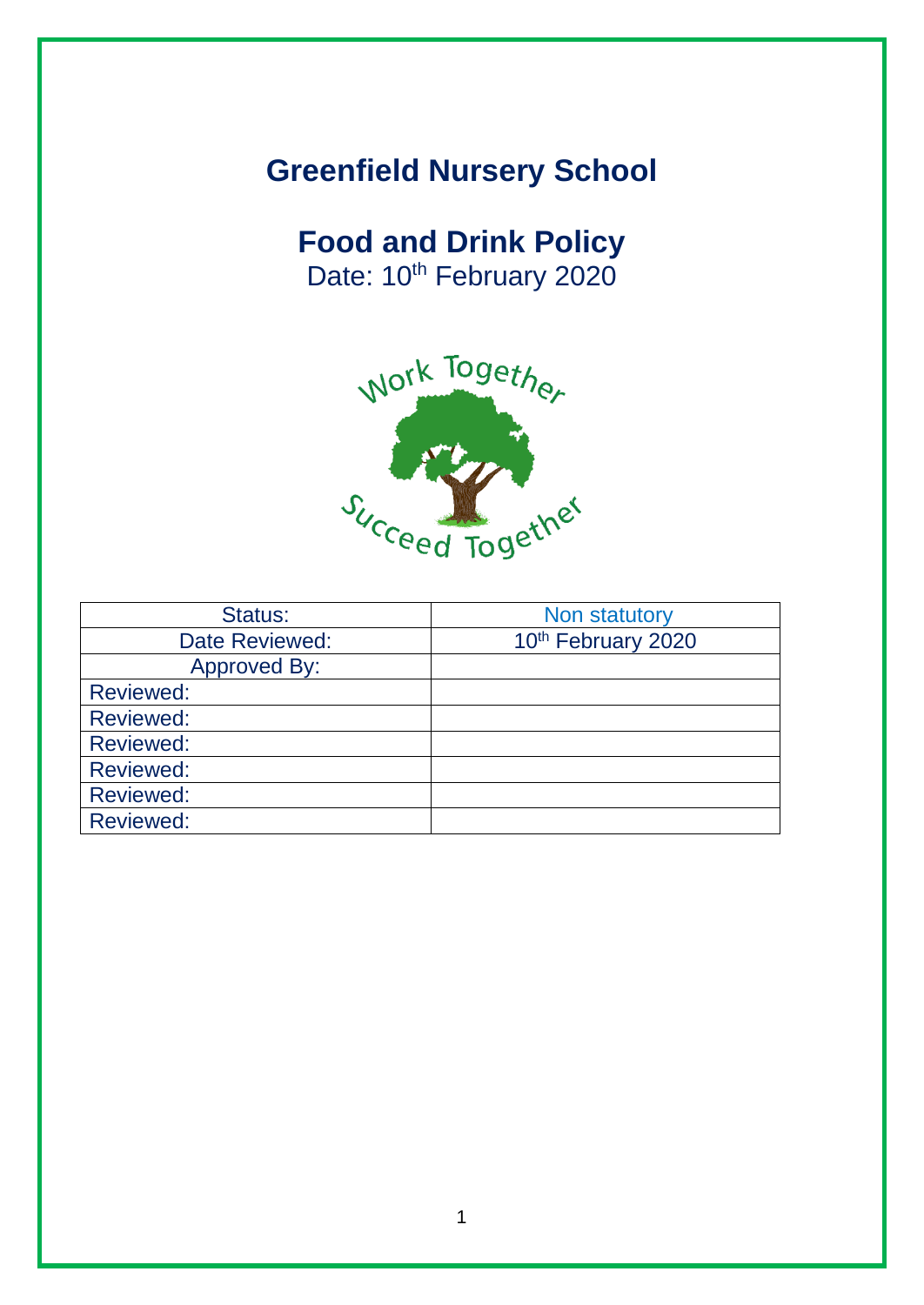## **Statement of intent**

This setting regards snack and meal times as an important part of the setting's day. Eating represents a social time for children and adults and helps children to learn about healthy eating, and encourages them to try new foods.

### **Aim**

At snack time, we aim to provide healthy and nutritious food, which meets children's individual dietary needs. This special time is intended to `teach` children about healthy eating and healthy choices they can make.

#### **Methods**

- Before a child starts to attend the setting, we find out from parents their children's dietary needs and preferences, including any allergies.
- We record information about each child's dietary needs in her/his yellow registration form, completed with or by the parents. Parents are asked to confirm or amend this information when the child moves from Pre-school to Nursery.
- We display current information about individual children's dietary needs so that all staff and volunteers are fully informed about them, although this is not where parents can see them.
- We implement systems to ensure that children receive only food and drink that is consistent with their dietary needs and preferences as well as their parents' wishes.
- Snacks include fresh fruit such as apples and satsumas, raw vegetables including cucumber and sweet pepper, bread sticks, dried fruit.
- We do not give food containing nuts or nut products and are especially vigilant where we have a child who has a known allergy to nuts.
- We organise snack time so that it is a social occasion in which children and staff participate.
- We use meal and snack time to help children develop independence through making choices, serving food and drink and feeding themselves.
- We provide children with utensils that are appropriate for their age and stage of development and take account of the eating practices of their cultures.
- We have fresh drinking water constantly available for the children. We inform the children about how to obtain the water and that they can ask for water at any time during the session/day.